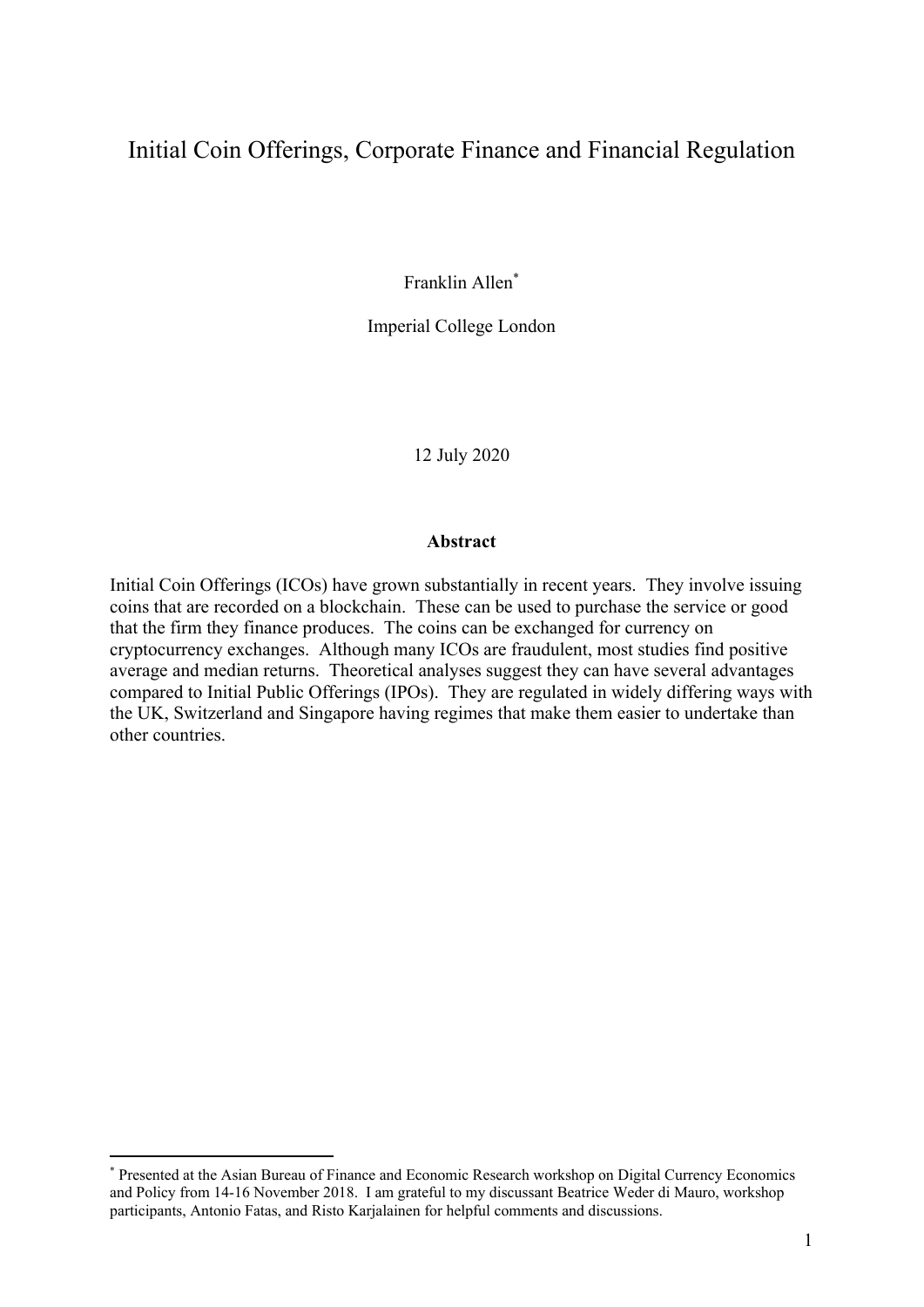# **Introduction**

Initial Coin Offerings (ICOs) where firm promoters issue electronic "coins" recorded on a blockchain that can be used to buy goods and services, are a rapidly growing form of corporate finance. Table 1 shows the amount raised and the number of ICOs that occurred from 2014-2018. It can be seen that they were almost unknown in 2014 and 2015 with 2 and 3 ICOs, respectively, and the amounts raised being a few million dollars. 2016 was a transition year with 29 ICOs and \$90 million raised. In 2017, ICOs took off with 875 issues and \$6.227 billion raised and in 2018 there were 1,253 issues and \$7.812 billion.

#### **Table 1**

| Year | <b>Number of ICOs</b> | <b>Amount Raised</b> |
|------|-----------------------|----------------------|
|      |                       | (millions \$)        |
| 2014 |                       | 16                   |
| 2015 |                       |                      |
| 2016 | 29                    | 90                   |
| 2017 | 875                   | 6,227                |
| 2018 | ,253                  | 7,812                |

#### **ICOs from 2014-18**

# Source: ICODATA.IO: https://www.icodata.io/stats/2018

 Although there are ICOs in many countries, some countries have significantly more than others. Table 2 shows the top 6 countries out of 18 with at least 12 for ICOs in 2017 and the first quarter of 2018 (from Huang et al. (2018)). The United States and Russia are the largest with the United Kingdom, Singapore and Switzerland next. While the first two are large countries, the next three are not, particularly Singapore and Switzerland. It is argued below that regulation plays a significant role in this distribution and the UK, Singapore, and Switzerland are particularly accommodative of this kind of financial technology.

There are a whole range of interesting issues associated with ICOs. We start by considering the typical sequence of events in an ICO. An important role is played by the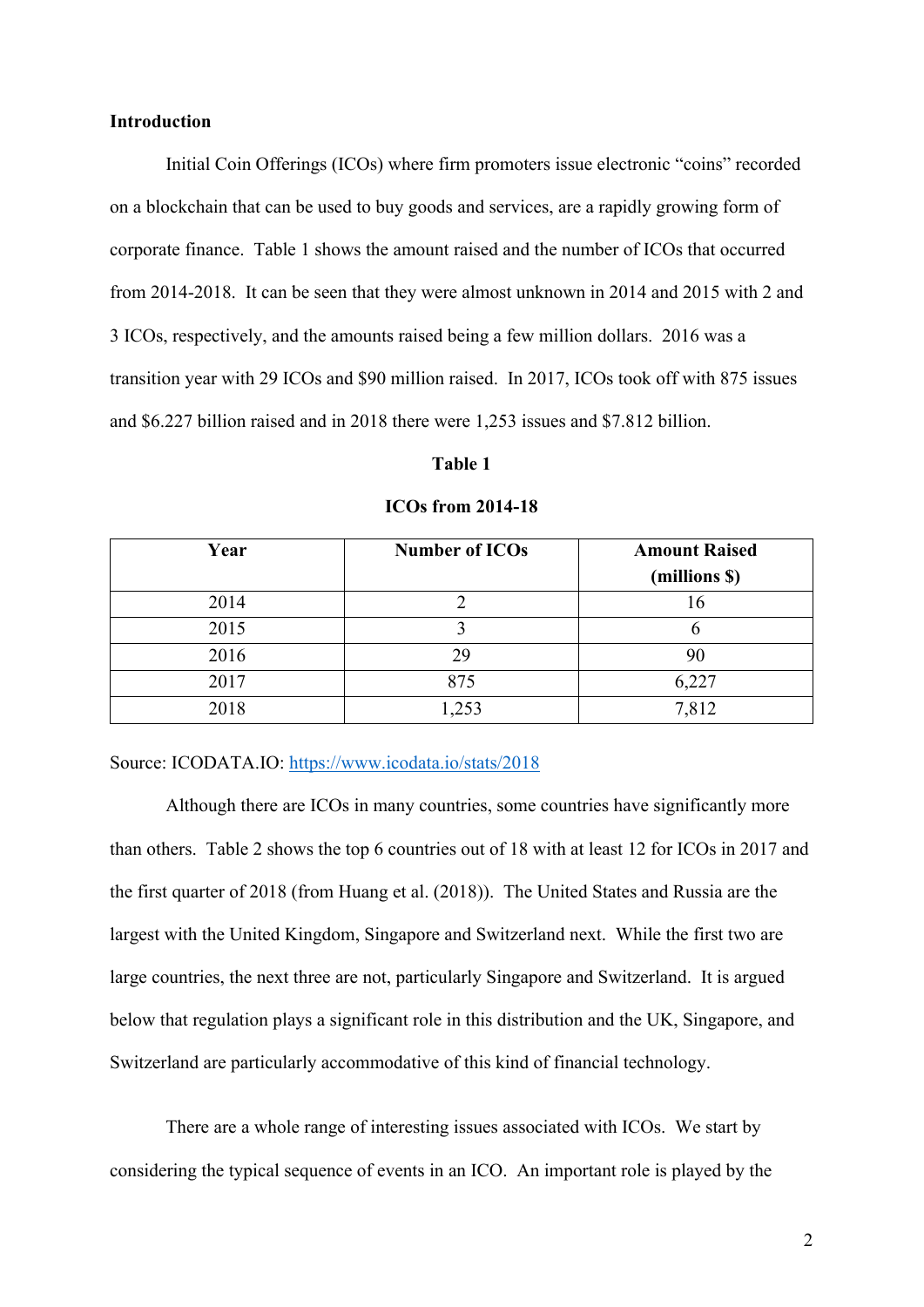#### **Table 2**

| Country              | <b>Number of ICOs</b> | % ICOs |
|----------------------|-----------------------|--------|
| <b>United States</b> | 178                   | 19.5   |
| Russia               | 111                   | 12.1   |
| United Kingdom       | 80                    | 8.7    |
| Singapore            | 75                    | 8.2    |
| Switzerland          | 46                    | 5.0    |
| Canada               | 29                    | 3.2    |

# **The Geography of ICOs**

Source: Adapted from Table 1 in Huang et al. (2018).

information that is released in ICOs and how this helps to protect ICO investors. While ICOs have a number of advantages, they also have a number of disadvantages that are discussed.

An example of an ICO called Streamr is considered next to illustrate how these offerings often work. Streamr is a platform that allows data to be bought and sold using coins called DATAcoins that are special to the firm. These were issued in the initial offering to raise money to fund the firm and who owns them as they change hands are recorded on a blockchain. A proportion is held by those launching the firm to provide incentives for them to actually construct the firm so that the coins can be used to buy and sell the data. It is an interesting example because it could evolve into a new organizational form, namely a Decentralized Autonomous Organization or DAO. This kind of organization is essentially a computer program that is held on many computers so that it is decentralized. It can also be fully autonomous with no human intervention. As a result, equity is not needed.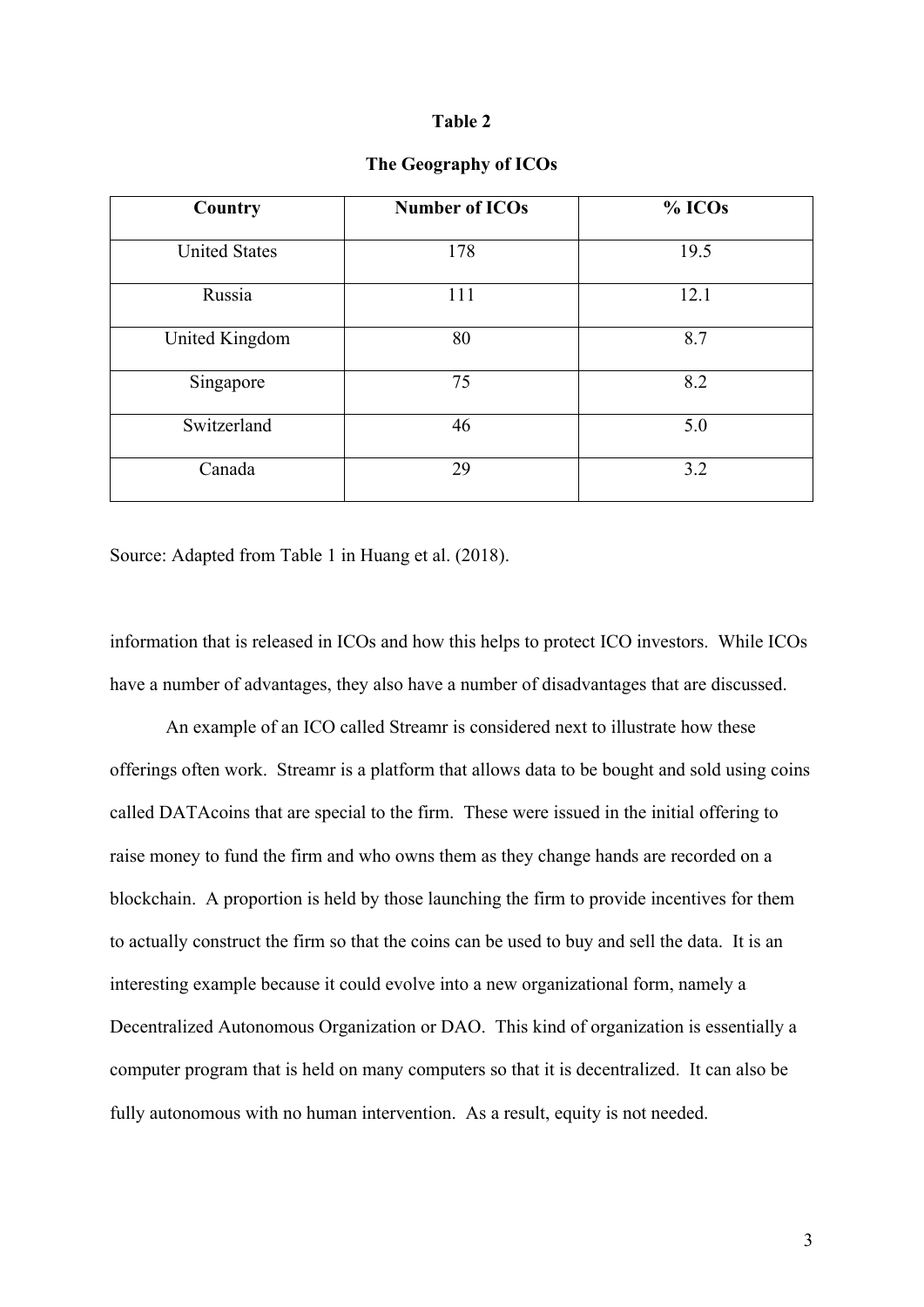There is a growing literature on the returns to investing in ICOs that is documented. While many are scams, many are not and overall returns appear to be positive. There is also a literature that considers the determinants of success of ICOs and this is discussed.

 A number of theoretical models of ICOs have been developed. These usually argue that equity is a superior funding mechanism but we shall suggest this result depends on a number of assumptions of the models.

 A key question that has come up in many countries is how ICOs should be regulated. We consider various models that are being used and argue that the UK, Singapore and Switzerland have developed the best form of regulation. However, there is room for improvement if the full benefits of ICOs for the economy are to be obtained. Finally, there are concluding remarks.

#### **Typical Sequence of Events with ICOs**

Since in many places ICOs are unregulated, they are done in a number of ways. Here we consider a typical sequence of events.

1. The promoters making the ICO issue a "White Paper" – these take many different forms but usually describe the nature of the technology being funded and the uses the technology can be put to.

2. Possible investors then have the opportunity to ask the promoters questions about the technology and the business that is being founded.

3. An initial sale of coins is made and the promoters use the funds to implement the project. The promoters keep a proportion of the coins so that they have an incentive to complete the project, in which case the coins will have value.

4. Coins can be used on the platform to buy and sell the service or good the firm produces. These transactions are recorded on a blockchain.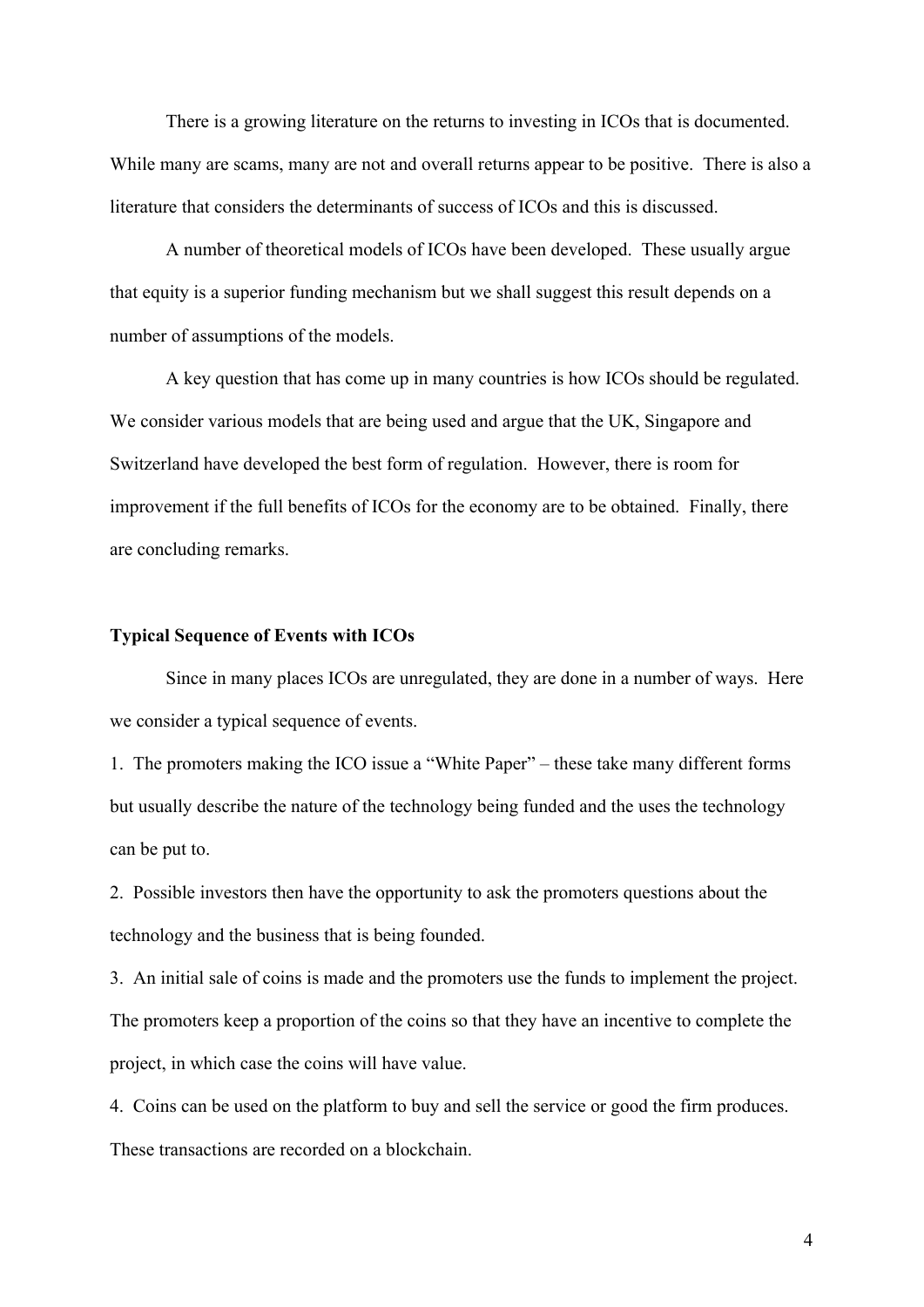5. The coins can be bought and sold for conventional currencies on cryptocurrency exchanges.

### **Information Released and Protection of Investors in ICOs compared to IPOs**

Cohney, Hoffman, Sklaroff and Wishnick (2019) compare the information released in ICOs and protection of investors through computer code or what are known as "smart contracts" with traditional legal mechanisms in Initial Public Offerings (IPOs). They consider the top fifty ICOs in terms of funds raised in 2017 and collect the white papers and other available information. Their focus is on three issues regarding promises made in the documentation and whether they were coded in the smart contracts.

- 1. Did the promoters promise to restrict coin supply?
- 2. Was the vesting of coins to promoters to provide incentives as promised?
- 3. Did promoters retain the right to modify the code and was this disclosed?

The authors found that the ICO code and ICO disclosures often do not match. The code often fails to deliver key investor protections such as limiting the number of coins and providing the incentives to complete the project as promised. Also, the code often allows the promoters considerable ability to change the terms of engagement in ways that were not disclosed. Overall, the degree of protection is considerably less than in IPOs.

#### **Advantages and Disadvantages of ICOs**

Kaal (2018) points to several advantages of ICOs compared to conventional ways of raising capital.

1. ICOs enable borderless online sales with very few costs by enabling promoters to bypass the usual legal and jurisdictional hurdles and directly selling to a worldwide pool of investors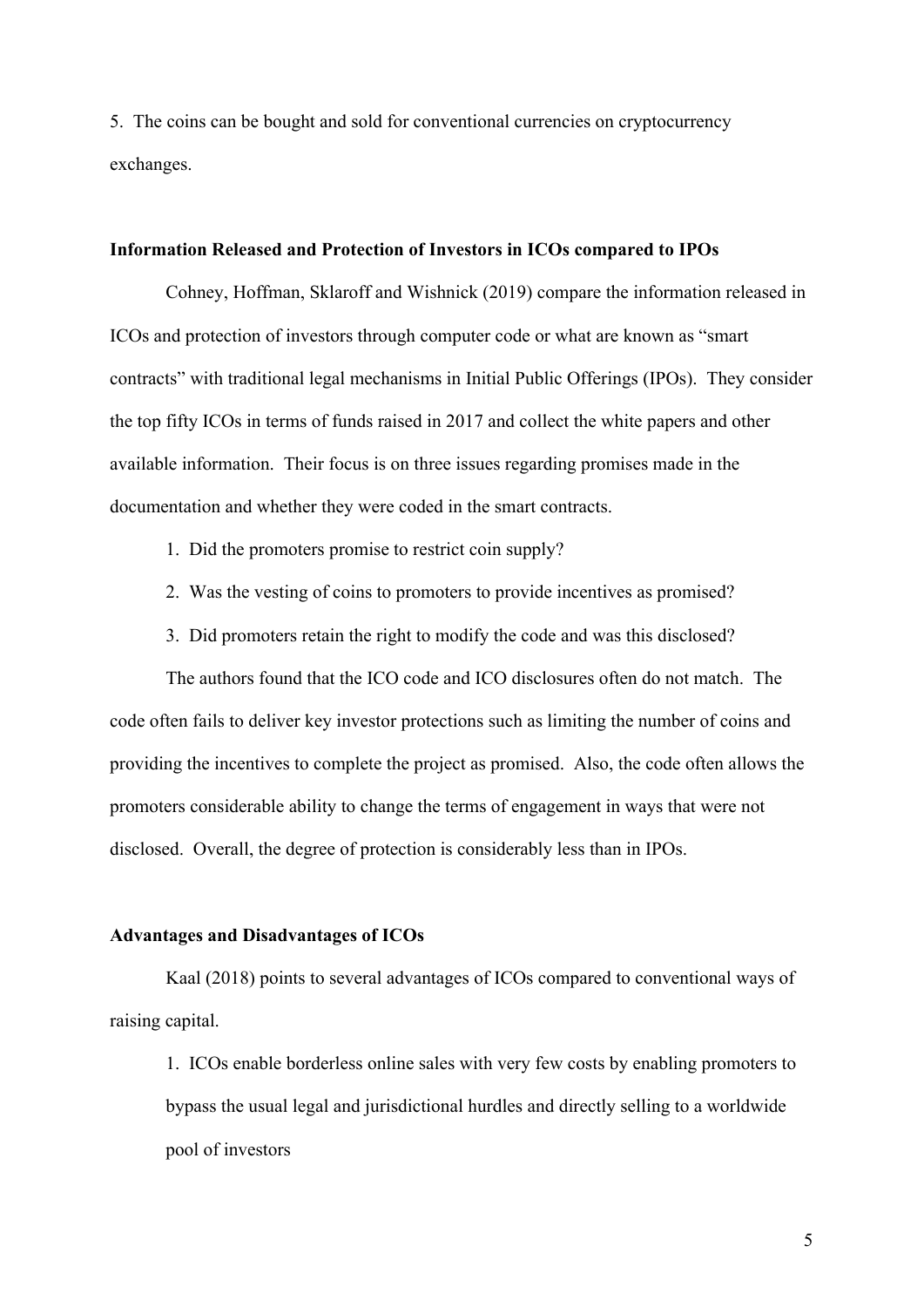2. They provide excellent liquidity because global cryptocurrency exchanges provide continuous access to trading ICO tokens from the early stages of the business

3. ICOs provide liquidity to investors faster than other forms of capital formation such as venture capital, because investors can avoid the long and complex processes leading up to an IPO or sale and can simply sell their coins on an exchange

The main disadvantage of ICOs is the lack of regulatory oversight and legal recourse to the promoters as discussed in Cohney et al. (2019).

#### **Example of an ICO – Streamr**

 An example of an ICO is described to illustrate some of the main features. Streamr is a platform that is designed to allow agents to buy and sell continuous streams of data for various applications. For instance, an asset manager might want to buy data on stock market prices, macroeconomic variables, and so on to drive its asset allocation model. Sellers of this data will find Streamr a useful platform to connect with such buyers.

 Full details of the firm and in particular the White Paper can be found at https://token.streamr.com/. Table 3 contains an extract from this. The ICO raised 30 million Swiss Francs. The coins that were issued are called DATAcoins and there are a fixed number of these. DATAcoins are not mined but can be earned by selling data or can be bought or sold at a cryptocurrency exchange. The following link gives access to a page with details of the current price of DATAcoins and various other information such as the total market capitalization of the company. https://coinmarketcap.com/currencies/streamr-datacoin/

#### **New Organizational Forms: The Decentralized Autonomous Organization (DAO)**

Streamr provides an example of a new type of organisational form. In the long run when it is fully completed, it has the potential to run autonomously without any human intervention. The programs that underlie the platform will be housed on many computers in many diverse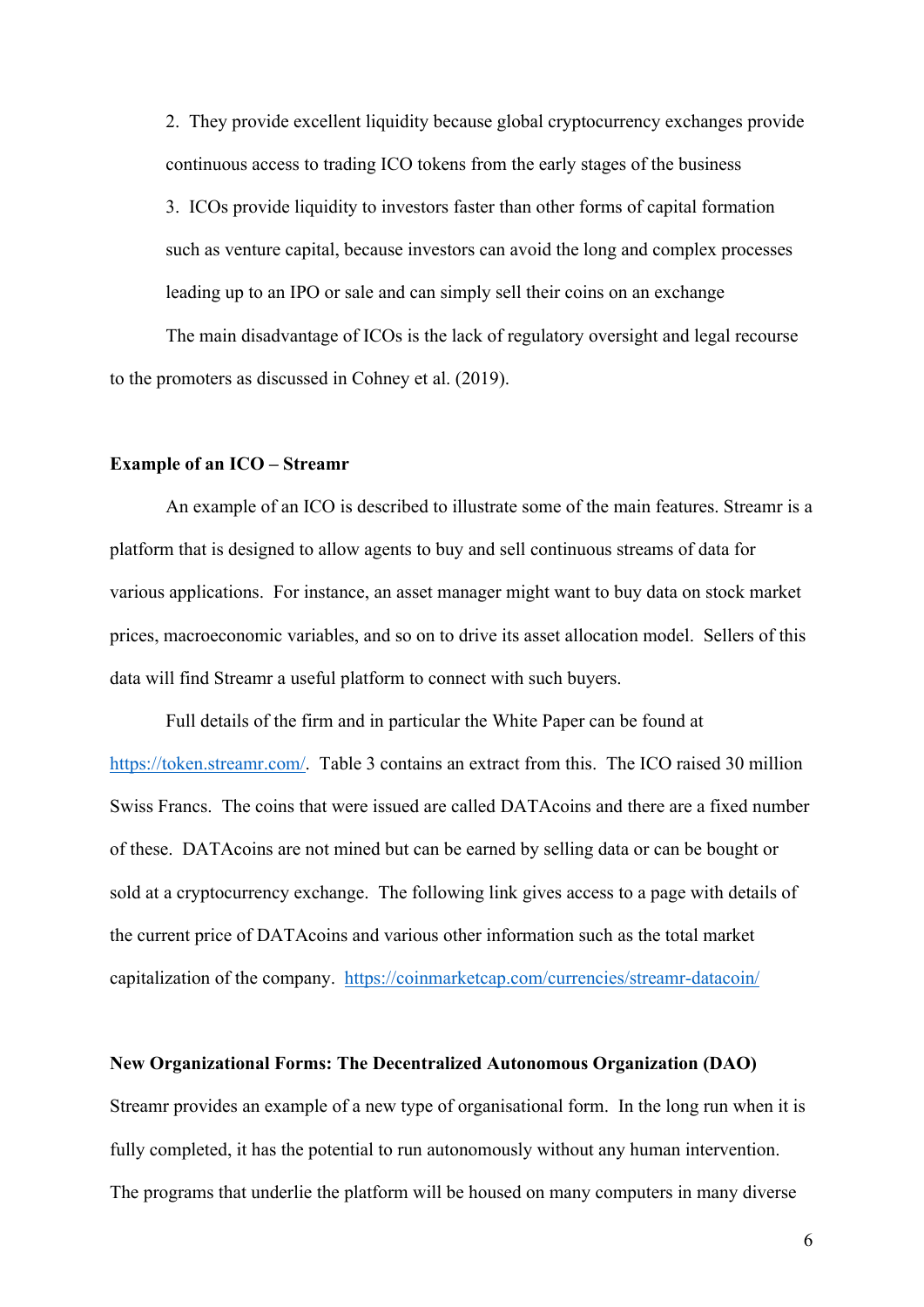# **Table 3**

# **The White Paper for Streamr**

Unstoppable Data for Unstoppable Apps: DATAcoin by Streamr



July 25th, 2017 Version 1.0

This whitepaper is for information only and does not constitute an offer or any kind of investment advice. Any element of this whitepaper may undergo significant changes as the project further develops.



# **Streamr vision**

Streamr delivers unstoppable data to unstoppable applications. It is the real-time data backbone of the global supercomputer. It is a decentralized network for scalable, low-latency. untamperable data delivery and persistence, operated by the DATAcoin token. Anyone — or anything — can publish new data to data streams, and others can subscribe to these streams to power Đapps, smart contracts, microservices, and intelligent data pipelines.

To incentivize user participation in the network, there's a built-in mechanism for data monetization. Valuable data from security exchanges, connected devices, IoT sensors, and social media can be offered to companies, developers, and private citizens. Machines can autonomously sell their data, get paid, and purchase the data they require. A global market for real-time data emerges, with built-in data provenance, encryption, and access control.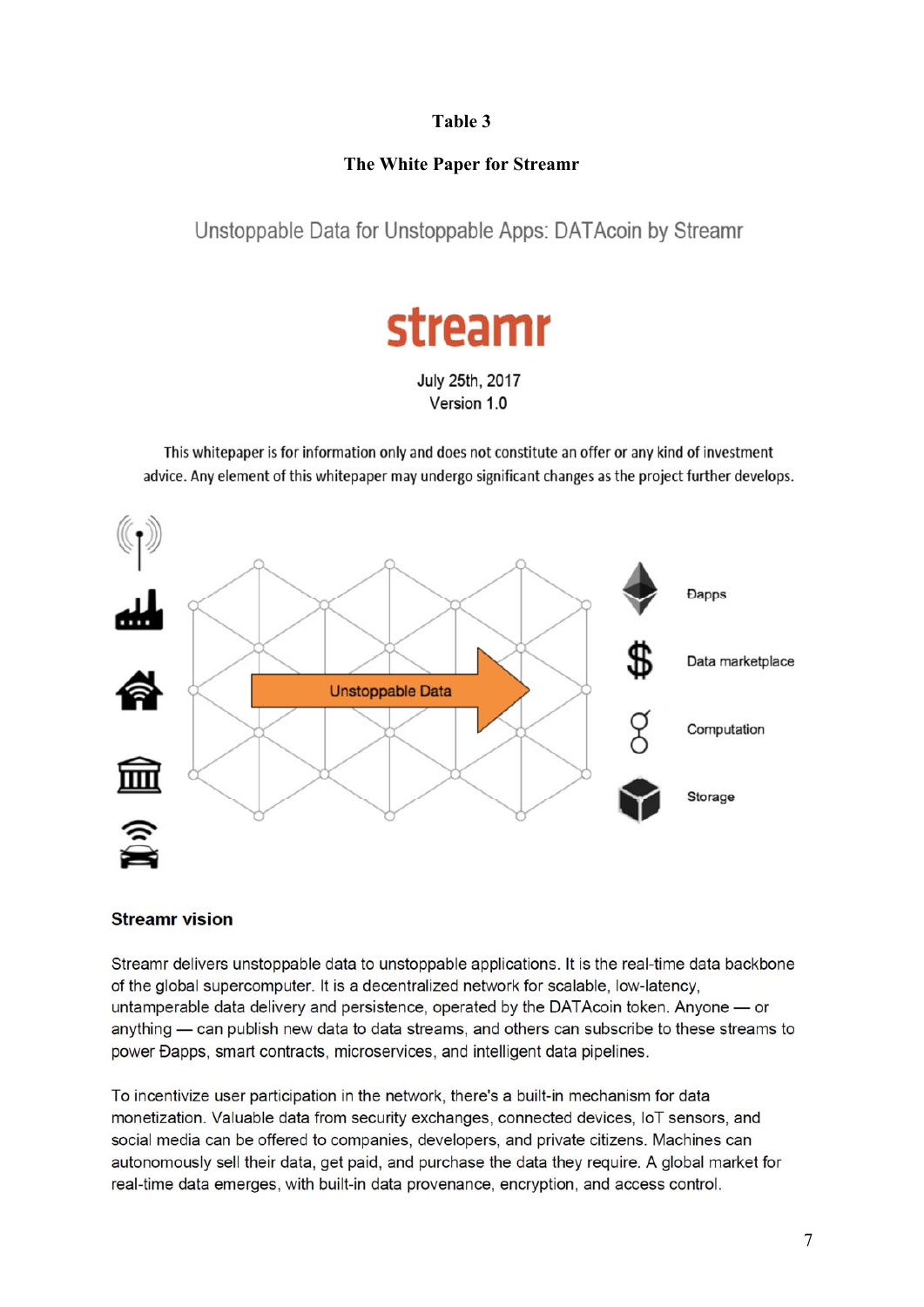Alongside the decentralized data network and marketplace, the full Streamr stack includes a powerful analytics engine and a UI for rapid development of real-time Đapps. Data streams, smart contracts, and decentralized computing resources can be interconnected in a low-code environment using high-level building blocks. Streamr will be the easiest place to create real-time, data-driven, and trustworthy blockchain applications.

A revolution is taking place where centralized cloud services are one by one being superseded by tokenized, decentralized solutions. Golem, for example, replaces Azure Virtual Machine, and IPFS replaces Azure Blob Storage. Streamr is proud to join the revolution by providing a decentralized solution to messaging and event processing, replacing platforms such as Azure EventHub and Azure Stream Analytics.

Source: The Streamr White Paper that can be found at https://token.streamr.com/.

places. If one or a few fail then this will not lead to the service Streamr provides being lost. This decentralised structure and the fully automatic nature of the platform means that it is not necessary to have equity and governance structures in the way that traditional firms do. This feature becomes a key characteristic in terms of potential advantages of ICOs. We will return to this issue when we discuss theories of ICOs below. Karjalainen (2020) contains a full discussion of governance paradigms for firms such as Streamr.

# **Returns on ICOs**

 One of the problems with ICOs is that many are fraudulent. It is possible for the promoters to simply take the money raised in the ICO and disappear without creating the firm that allows the coins to be used. One of the important issues with ICOs is whether this fraud possibility means that the returns are negative or whether the non-fraudulent ones earn sufficient positive returns to offset the scams. There are a number of papers that consider the returns on a sample of ICOs. They find widely differing results mainly because the samples used are quite different.

 Benedetti and Kostovetsky (2018) create a dataset with 2,390 completed ICOs that are mostly executed between the start of 2017 and the end of April 2018 with a few being earlier. They find that there is a 179% average return from the ICO price to the first day's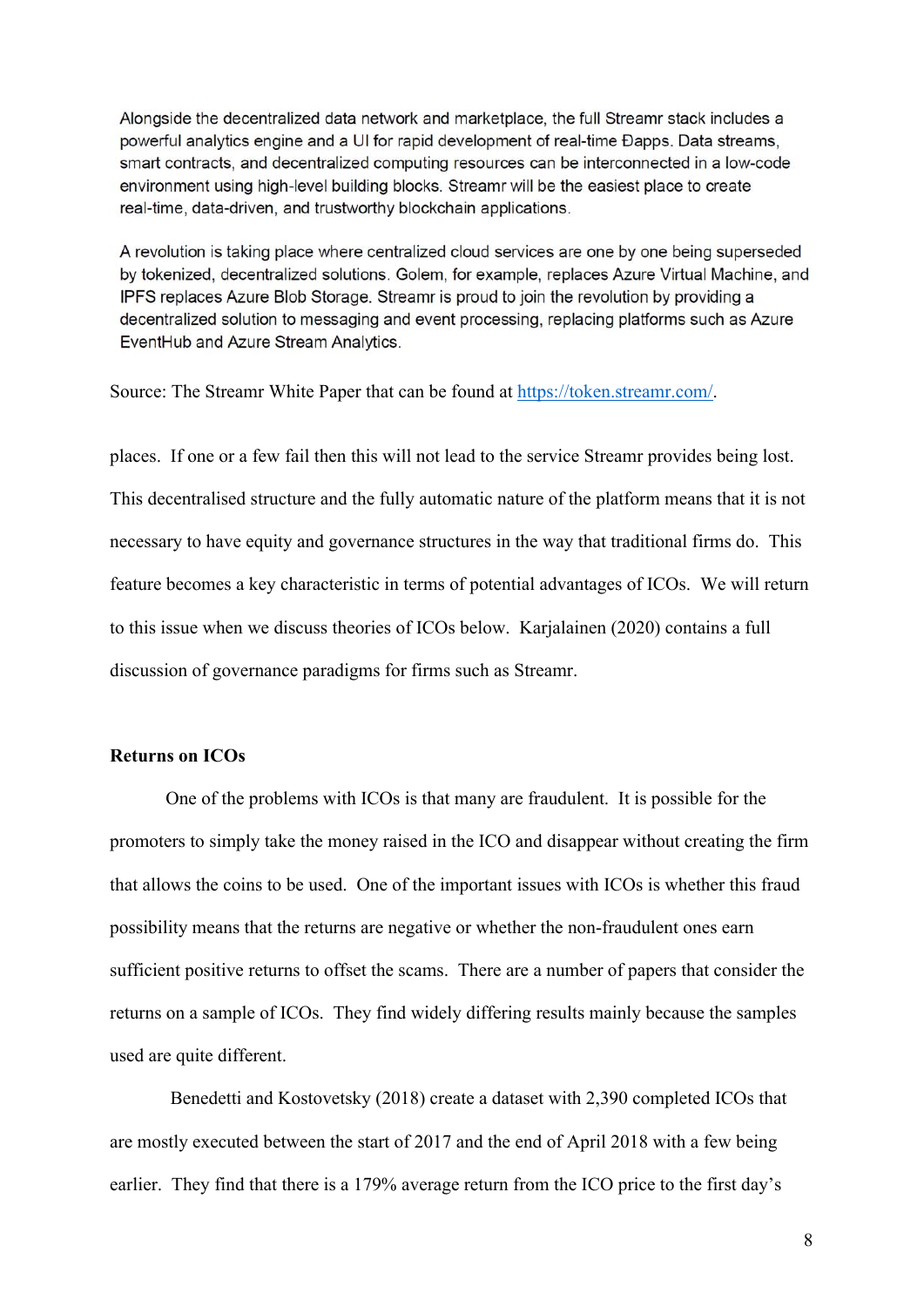opening market price on a cryptocurrency exchange that on average occurred 16 days later. The authors suggest ICOs that don't list within 60 days can be interpreted as fraudulent. If they are assigned a return of -100%, the average return falls to 82%. During the first 30 days of trading, the average buy and hold returns are 48%.

 A study by Hu, Parlour and Rajan (2019) uses a dataset consisting of 64 of the largest ICOs by market capitalization based on white papers that were available as August 2017. In their sample, the median return on tokens that were purchased at the average ICO offering price and the end of the first day was 115%. At the end of the first month, the median increase was a further 29%. They create a sample that is 25% larger by adding firms that they do not have ICO prices for but do have price data for secondary trading on cryptocurrency exchanges. With these extra observations, the median returns from the end of the first day until the end of the first month are -16.1%. However, the average return is 46.3% because of some large positive returns in the extended sample.

 In a series of empirical studies of ICOs, Momtaz (2019; 2020) finds that the price rises by 8.2% on average on the first day. Despite this average increase, the price falls on the first day of trading in 40% of cases. Momtaz (2019) investigates long term returns. Over the three years the average return is 15% while the median return is 3%.

 Fahlenbrach and Frattaroli (2019) consider a hand-collected sample of 306 ICOs that successfully raised money between March 2016 and March 2018. On average the firms have 4,700 ICO investors. The median investor invests \$1,200 and usually sells before the product is developed so the liquidity of ICOs seems to be valuable to them. The average return using weightings based on the initial amounts raised over 270 days in their sample is 104.8% but most of this is due to the rise in the price of cryptocurrencies generally. They therefore consider the excess return relative to the Ethereum cryptocurrency. Using equal weights, the excess return relative to Ethereum was -1.5% but with initial value weights it was +37.0%.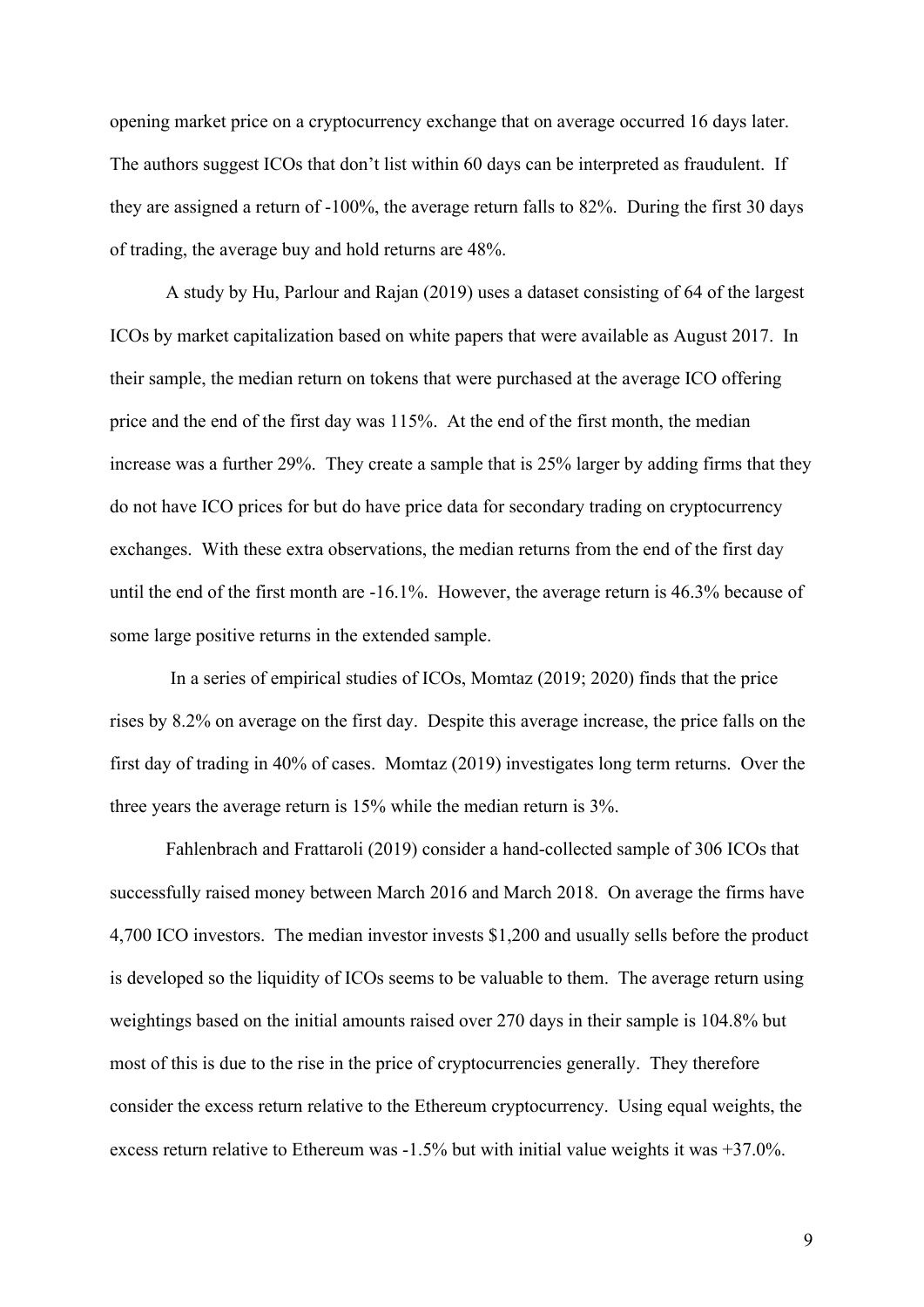The point that Fahlenbrach and Frattaroli (2019) make that returns on ICOs can be related to the price changes of cryptocurrencies is borne out by Allen, Fatas and di Mauro (2019). They investigate the correlation between the returns on the 50 largest ICOs and Bitcoin and Ethereum. Correlations are positive but low while Bitcoin and Ethereum were becoming established and their prices were rising. When their prices fell dramatically in late 2017 and early 2018 the correlations increase and reach very high level.

 Overall, despite the many scams and unsuccessful projects that lead to large numbers of firms with negative coin returns, there is substantial evidence in the literature of a positive average and, to a lesser extent, positive median returns over a multitude of holding periods. Thus, this type of financing does appear to have some social value and may well survive in the long run.

#### **Determinants of Success of ICOs**

 One of the issues that has received some attention in the literature is what is needed to ensure an ICO is a success. An early paper investigating these issues is Adhami, Giudici, and Martinozzi (2018). They consider 253 ICOs from the beginning of 2014 until August 2017. They find that the probability of an ICO's success in terms of raising funds is increased if the source code the enterprise is based on is available, and if there is a presale of tokens that allows the purchase of the firm's output.

 Howell, Niessner, and Yermack (2019) contains a thorough investigation of 1,520 ICOs that are listed on the TokenData website as of April 2018. They focus on 451 offerings where the coins subsequently trade on secondary exchanges for at least 90 days. Among these, firms are more successful in terms of avoiding failure and increasing employment if they issue a white paper that includes a budget, there is a vesting period for the tokens owned by the top management, and when the latter have venture capital, entrepreneurial and computer science experience. While Howell et al. find that success is improved by allocating

10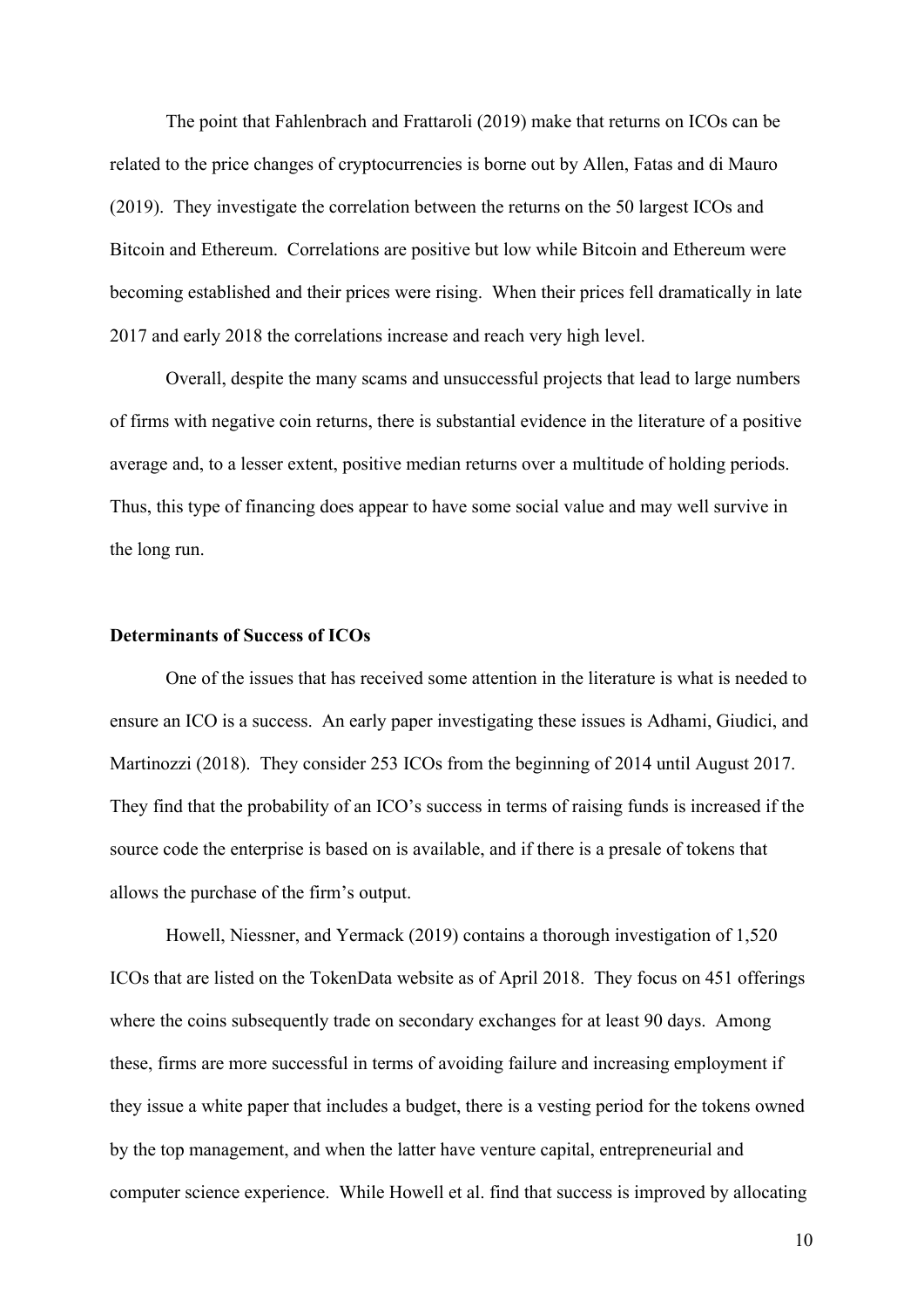some tokens to an incentive pool, Roosenboom, van der Kolk, and de Jong (2020) find that bonus schemes hurt success. Otherwise their results are similar except that the latter also additionally show higher quality ratings by experts and having a pre-ICO GitHub repository are significant factors for success. Finally, Bourveau, De George, Ellahie and Macciocchi (2019) stress the stress the importance of the role of information intermediaries in the success of ICOs.

#### **Theoretical Analysis of ICOs**

As the previous sections have outlined, ICOs have been used to fund a significant number of entrepreneurial ventures. They also appear to have positive returns initially. How can these observations be explained? A number of theoretical studies have investigated the circumstances where token-based finance might be superior to traditional Initial Public Offerings (IPOs).

An early contribution is Catalini and Gans (2019). They develop a partial equilibrium model where an entrepreneur is raising funds for an innovative venture through an ICO and compare it with raising funds through a traditional equity offering. The products of the firm are paid for with the coin that is issued. Their main result is that issuing equity is superior to issuing coins because it can monetize the future equity return stream and so raise more money. This result suggests that ICOs will be a fleeting phenomenon that will soon die out. However, they have not done so yet.

 Malinova and Park (2018) start by developing a model where a simple token structure is not as good as equity. However, an optimal token contract that combines pre-selling output with the sharing of marginal revenue is equivalent to equity. Finally, they show that with entrepreneurial moral hazard tokens can finance more ventures than equity. Li and Mann (2018) adopt a different approach to show that tokens can be superior to equity. They focus on firms that develop peer-to-peer platforms. Their main result is to show that selling tokens

11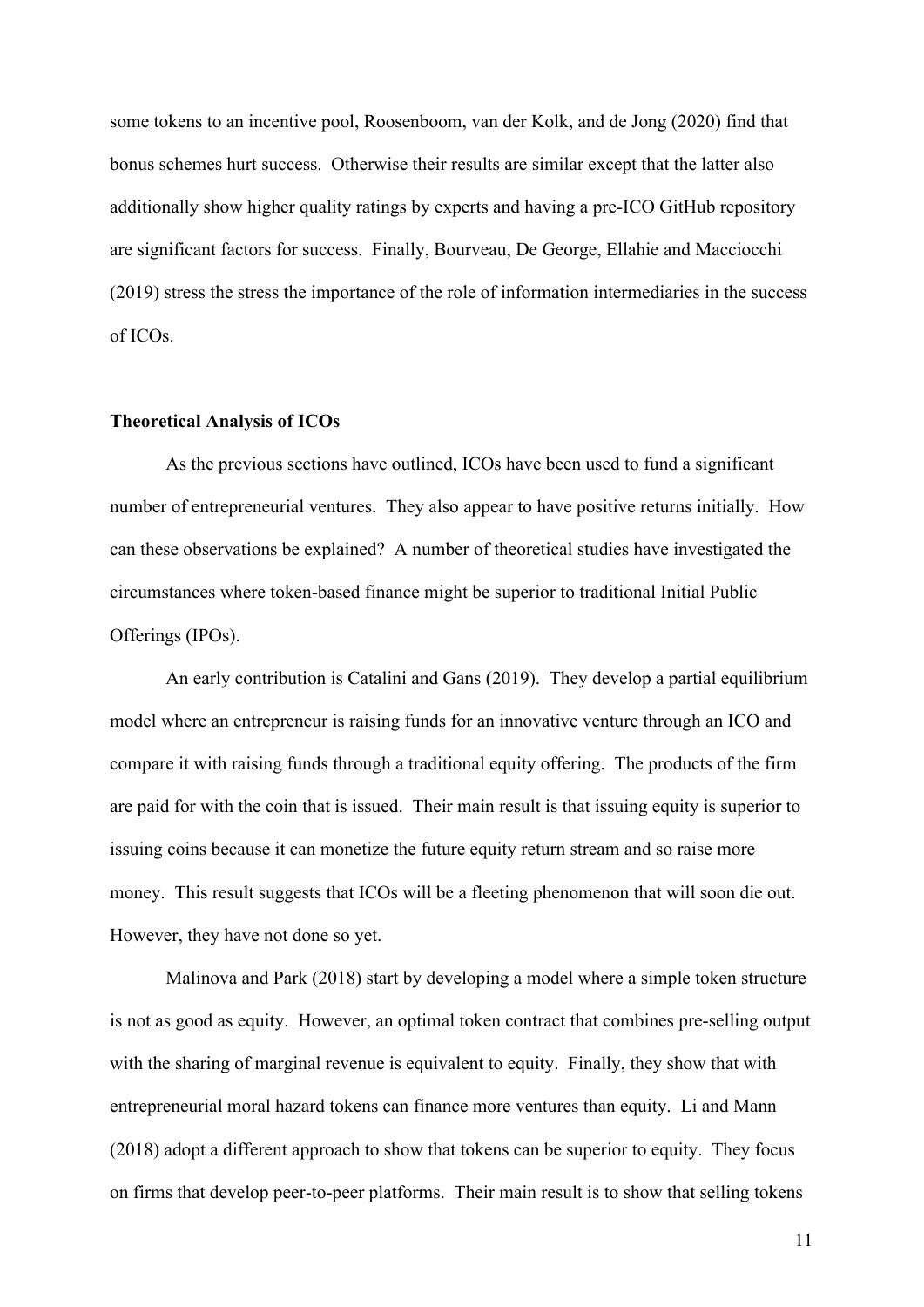before the platform is operating can overcome subsequent network effects. They argue their model is consistent with a number of empirically observed patterns associated with ICOs. Asymmetric information and agency problems are the focus of Chod and Lyandres (2019) when comparing equity and tokens. They show that tokens can be a superior form of finance for firms providing information goods or services, for those where entrepreneurial effort is important and those with relatively low payoff volatility. They can also be superior in signalling the quality of the firm to investors.

 In addition to the factors stressed by these theories arguing that tokens can be superior, there are many other potential advantages of tokens. In some places, they allow regulation to be avoided. They provide liquidity from the beginning and do not tie up funds until there is an IPO or a firm is sold. There may also be tax advantages if appreciations in currency/tokens are not taxed. There may also be significant corporate governance advantages, as for example in the case of Streamr. There the platform is based on many nodes and ultimately may be fully autonomous with no human intervention. In this case, there will be no stream of equity returns and it will be a DAO where no decisions are required. The incentives to finish the platform are provided by the appreciation in the value of the coins that are issued. Understanding the operation of DAOs and how they compare to regular equity funded firms is an important area for future research.

#### **Regulation of ICOs**

 ICOs raise a whole set of interesting regulation issues. Often ICOs are structured to avoid regulation. For example, in 51% of Zetzsche, Buckley, Arner and Föhr's (2017) sample, investors from certain countries were excluded from participation while 80% had no mention of the regulatory status of the ICO. In the Streamr example mentioned above, the website starts with the following message: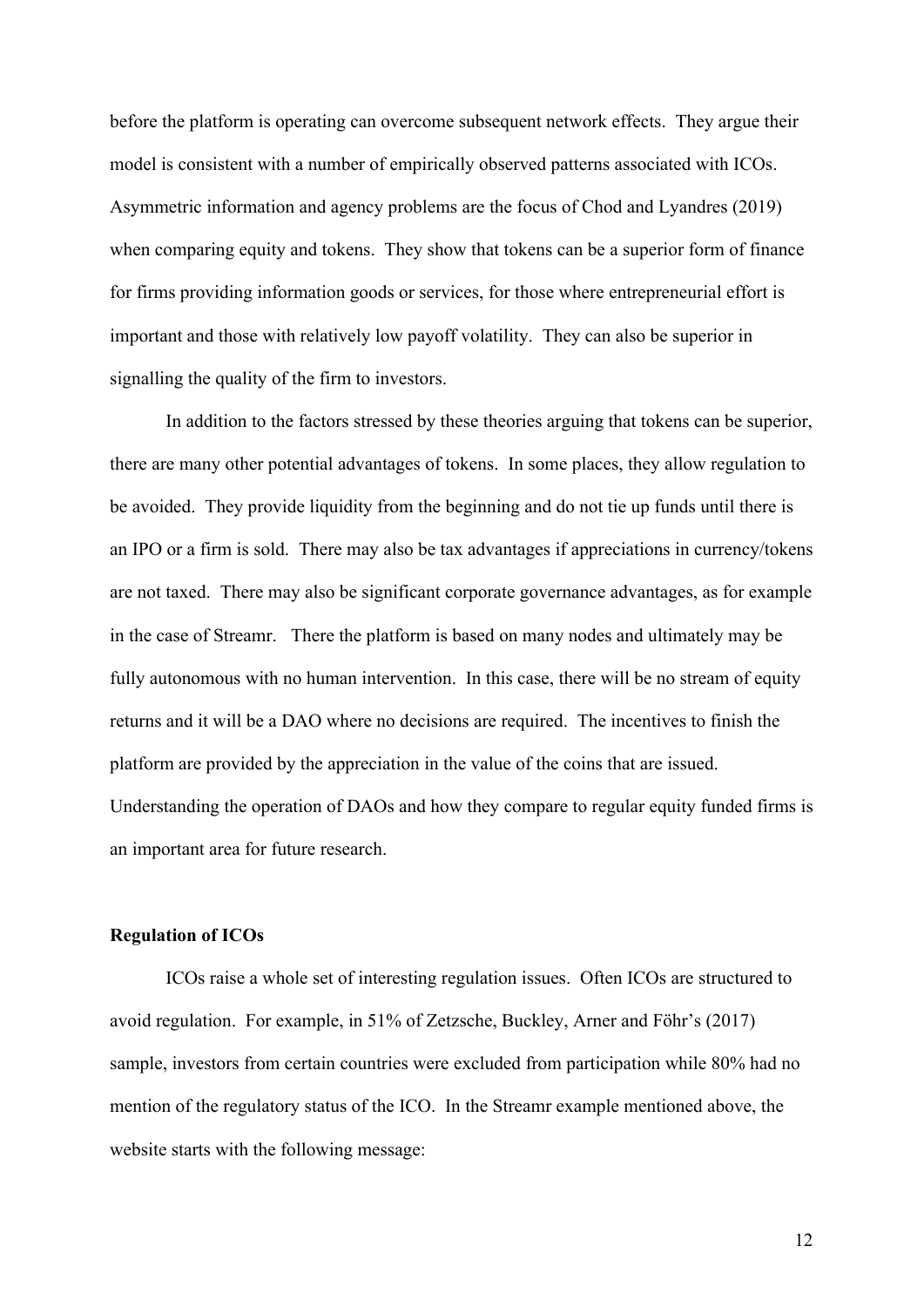*By continuing you agree that you are not a citizen of the following countries: The United States of America, Japan, Finland, or any other jurisdiction in which it is not permissible to participate in token crowd contributions.* 

There is wide range of ways in which the regulation of ICOs works in different countries.

- In China and South Korea there is an outright ban
- In the US the Securities and Exchange Commission (SEC) in July 2017 released a Report of Investigation that found a blockchain-based token qualified as a security requiring registration under the Securities Act of 1933
- Many regulatory authorities have issued a warning concerning the risks of investing in ICOs including the US, Singapore, Hong Kong, UK, Australia, Germany, and the European Union's European Securities and Markets Authority (ESMA)

However, there are a few countries where the regulation of ICOs is relatively benign. These include, the UK, Switzerland and Singapore. In general, the UK's "Regulatory sandbox" approach is helpful for allowing Fintech innovations. This allows businesses to test innovative products in the market provided they have a clear objective such as reducing costs to consumers and they are conducted on a small scale (see Financial Conduct Authority (2020)). With regard to ICOs, the UK Financial Conduct Authority (FCA) has stated that utility tokens, which are neither transferable securities nor regulated products, fall outside their regulatory product provided they only allow access to a network or product with no other legal rights attached (see Linklaters (2020)). In this case, ICOs are effectively unregulated.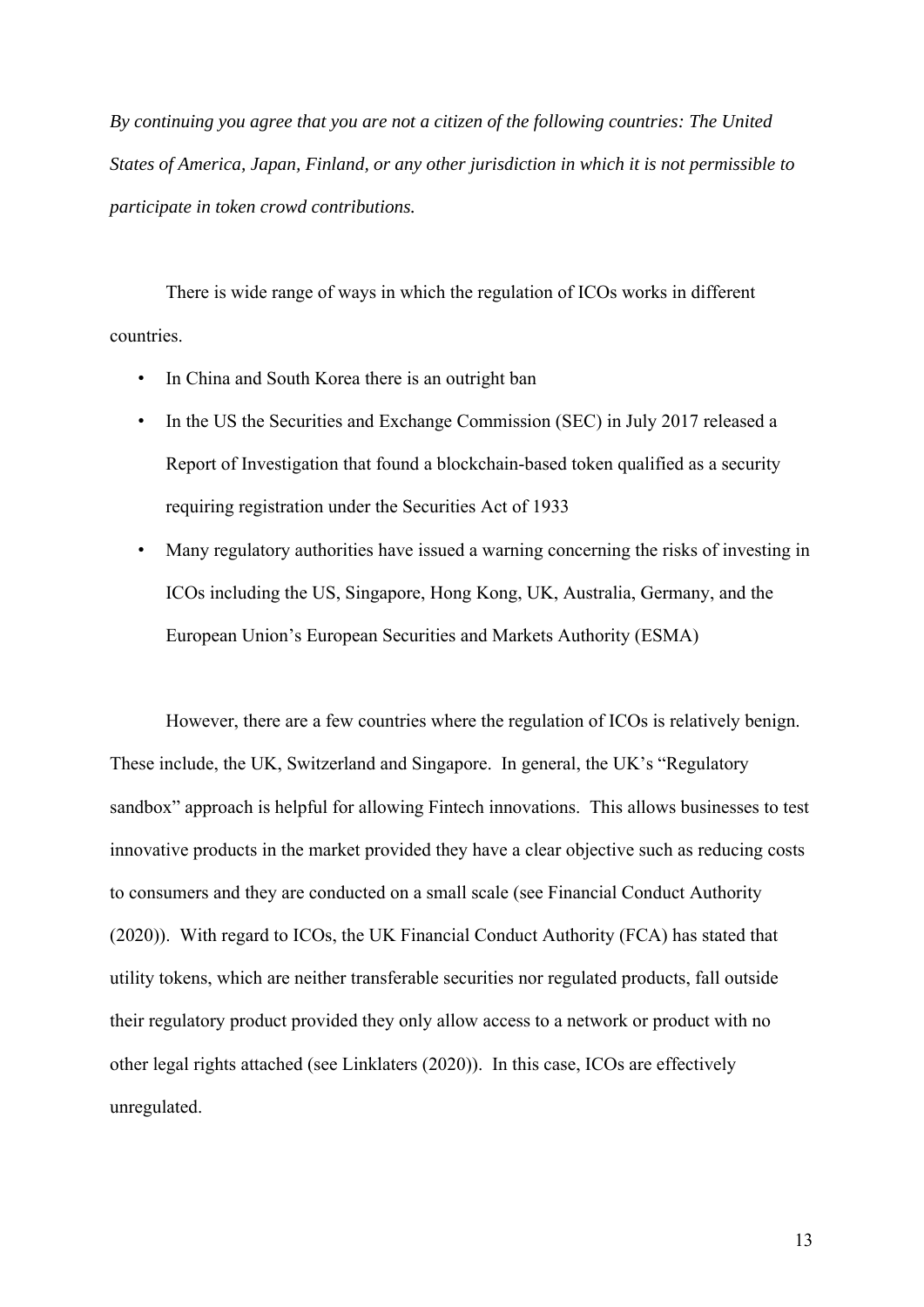Switzerland provides another good example of a regulatory system that encourages ICOs by being more permissive. The Swiss Financial Market Supervisory Authority, FINMA, divides tokens into three types (see FINMA (2018)):

- Payment tokens
- Utility tokens
- Asset tokens

The first are synonymous with cryptocurrencies, the second are intended for the purchase of a service or good, and the third are like equities, bonds, or derivatives.

 The regulations that are most applicable are those concerned with anti-money laundering and securities regulation. Payment tokens must comply with anti-money laundering requirements and asset tokens with securities regulation. However, utility tokens are not treated as securities provided they can already be used to purchase a good or services when they are issued. Thus, by issuing utility tokens in their ICOs, companies can avoid regulation of the type that accompanies IPOs.

The main regulator of ICOs in Singapore is the Monetary Authority of Singapore (MAS). ICOs are largely unregulated in Singapore provided the tokens offered do not qualify as securities under Singapore law as defined by the Securities and Futures Act. The MAS holds ICO investors accountable for conducting their own legal due diligence and for addressing any risks associated with money laundering and terrorism financing (see MAS (2017) and Sleek (2020)).

The difficulty with regulation is to design rules that protect investors while at the same time allowing innovation. Outright bans like those in China and South Korea clearly protect investors but prevent innovation. Defining coins as securities as the US SEC does, achieves a similar outcome. The approach of the UK, Switzerland, Singapore allows innovation but protects investors mainly through warnings about the pitfalls of ICOs. These are designed to deter retail investors with small amounts to invest without preventing sophisticated investors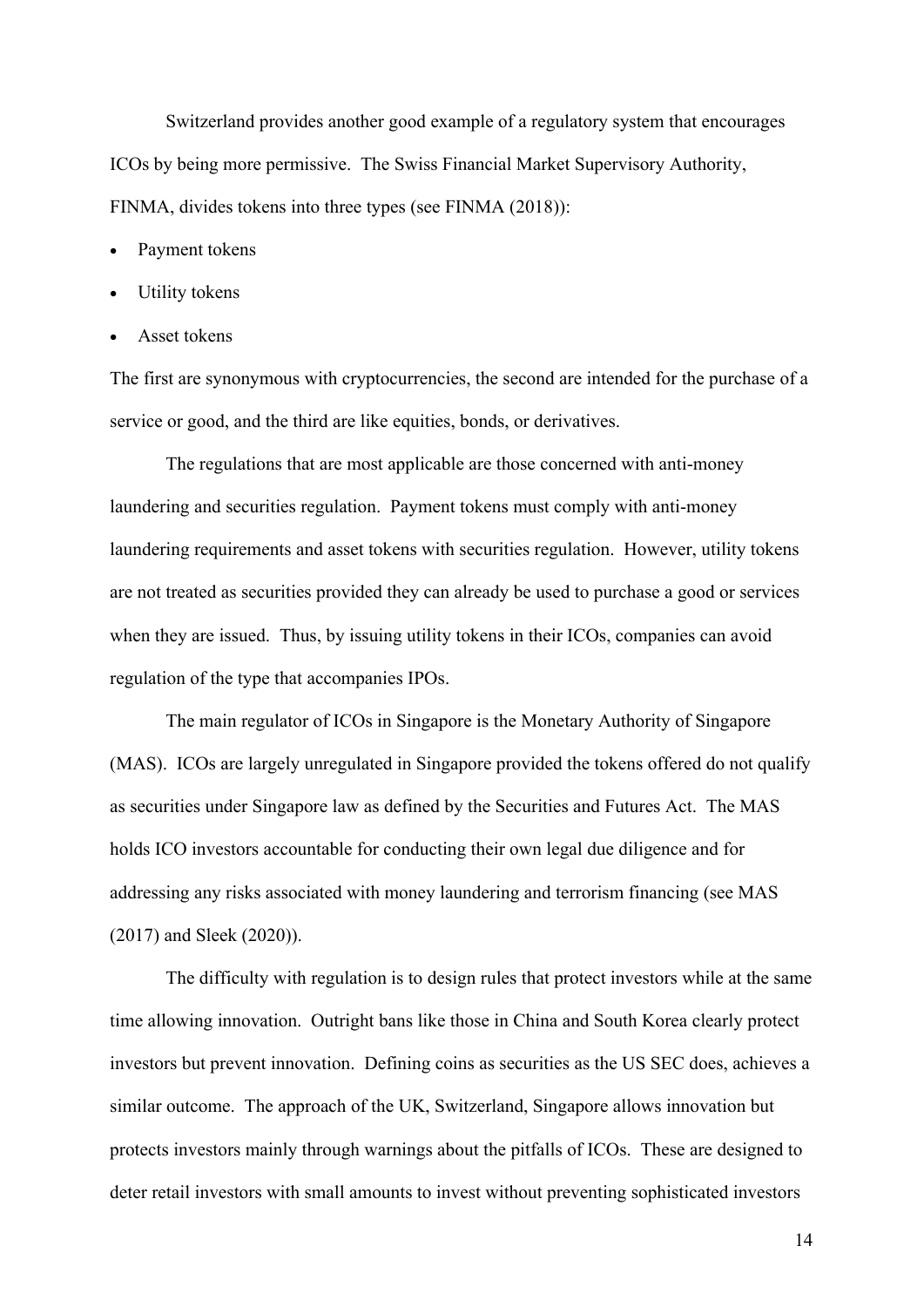from participating. It works reasonably well in these three countries. However, there does remain a considerable amount of fraud and where deterrence works the funds from small retail investors are not used to finance the new ventures. The results of Fahlenbrach and Frattaroli (2019) on ICO investors suggest these funds can be substantial. The question is whether it is possible to do better than the current regulation.

 One possible approach is to use rules similar to Rule 144A restrictions on private placements that have been quite successful in the US for the issuance of securities outside the public markets. These ICO rules could ensure that only qualified investors (both in terms of computer science, the law and finance) can participate in ICOs. Another possible approach is self-regulation. Since the market for ICOs is global to a large extent, an industry body could suggest guidelines for the structure of white papers and what they should disclose. These could benefit not only information intermediaries whose role Bourveau et al. (2019) stress, but also retail investors.

# **Concluding Remarks**

ICOs are becoming an increasingly important way of raising funds for innovative ventures. However, they are still small relative to more traditional ways of funding innovation such as angel investing and venture capitalists. There is evidence they provide positive investor returns on average and they have a number of theoretical advantages that the literature has identified. The UK, Switzerland and Singapore have structured liberal rules that have encouraged this kind of finance in their jurisdictions. However, fraud remains high. Regulation should aim at excluding unknowledgeable investors from ICOs while providing the knowledgeable ones with significant freedom to invest in firms that innovate. If this can be done well, there is potentially substantial scope for increasing innovation and thus growth in the economy.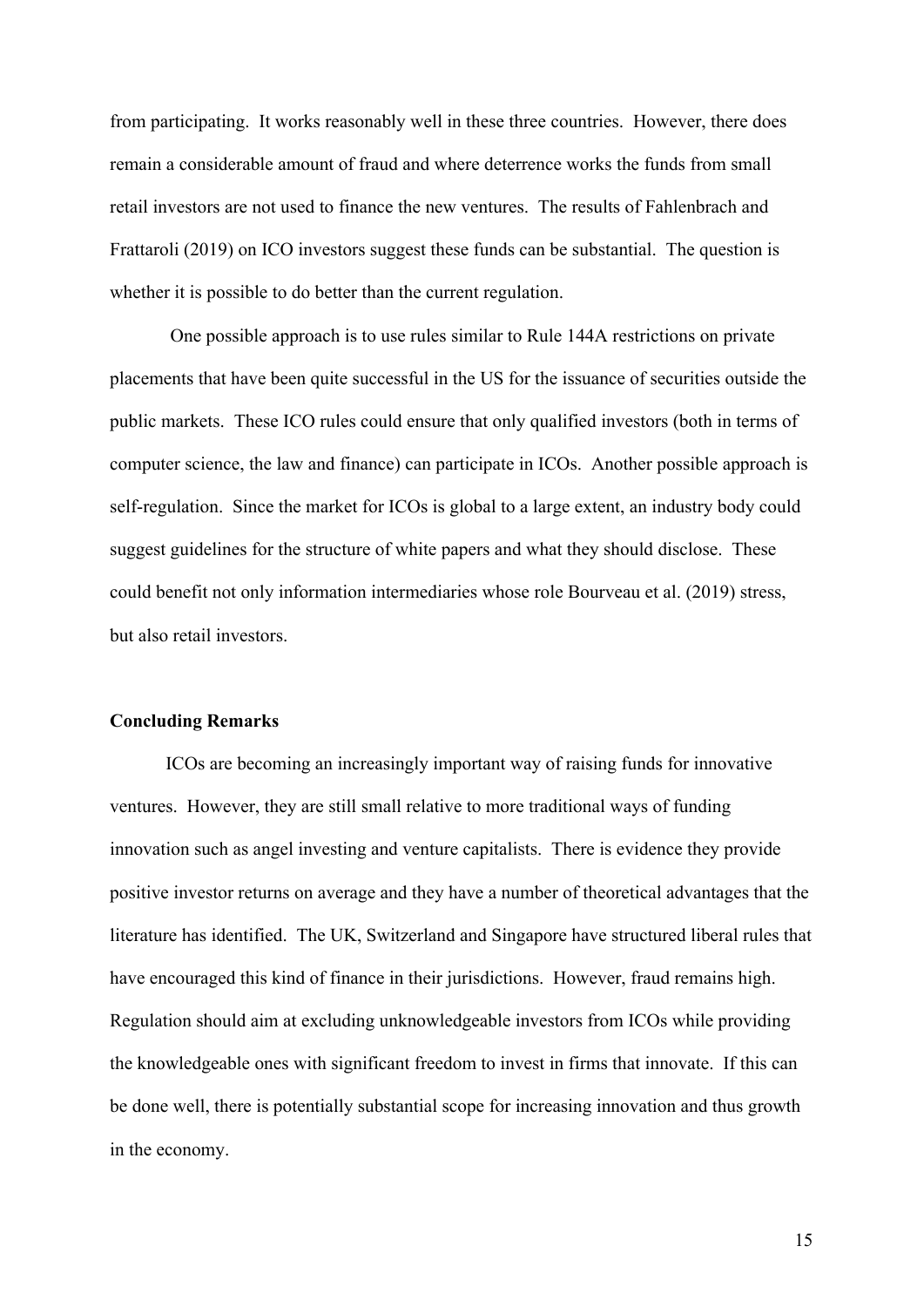#### **References**

- Adhimi, S., G. Giudici and S. Martinozzi (2018). "Why do Businesses go Crypto? An Empirical Analysis of Initial Coin Offerings," *Journal of Economics and Business* 100 (November-December), 64-75.
- Allen, F., A. Fatas, B. Weder di Mauro (2019). "Understanding Initial Coin Offerings and its Relatives," working paper, INSEAD.
- Beneditti, H. and L. Kostovetsky (2018). "Digital Tulips? Returns to Investors in Initial Coin Offerings," working paper, Boston College, SSRN-id3182169.
- Bourveau, T., E. De George, A. Ellahie and D. Macciocchi (2019). "Information Intermediaries in the Crypto-Tokens Market," SSRN-id 3193392.
- Catalini, C. and J. Gans (2018). "Initial Coin Offerings and the Value of Crypto Tokens," working paper, MIT, SSRN-id 3137213.
- Chod, J. and E. Lyandres (2019). "A Theory of ICOs: Diversification, Agency, and Information Asymmetry," SSRN-id 3159528.
- Cohney, S., D. Hoffman, J. Sklaroff and D. Wishnick (2019). "Coin-Operated Capitalism," *Columbia Law Review* 119(3), 591-676.
- Fahlenbrach, R. and M. Frattaroli (2019). "ICO Investors" European Corporate Governance Institute Working Paper 618/2019, SSRN-id 341994.
- Financial Conduct Authority (2020). "Regulatory Sandbox" at https://www.fca.org.uk/firms/innovation/regulatory-sandbox.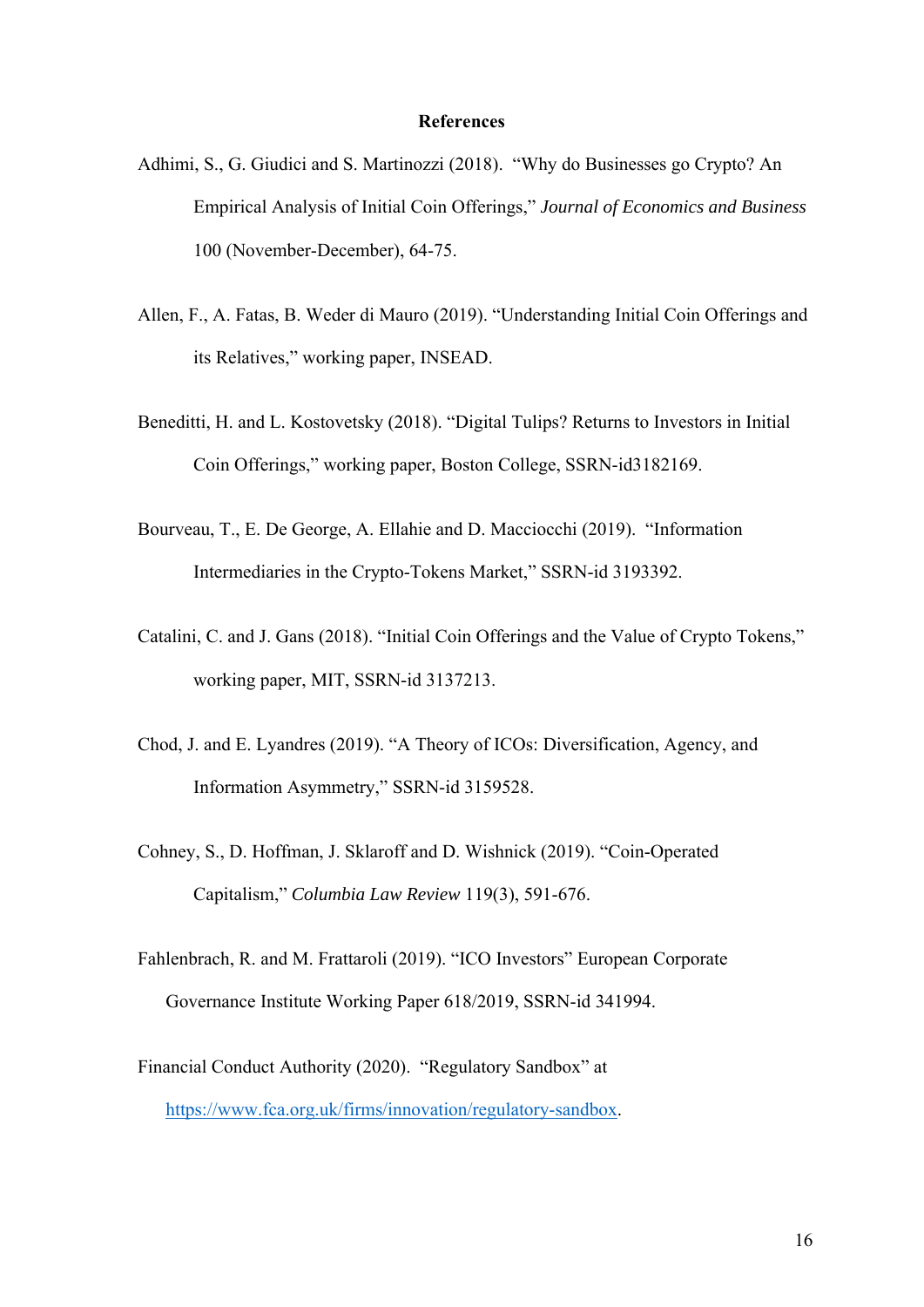- FIMA (2018). "ICO Guidelines," https://www.finma.ch/en/news/2018/02/20180216-mmico-wegleitung/.
- Howell, S., M. Niessner, and D. Yermack (2019). "Initial Coin Offerings: Financing Growth with Cryptocurrency Token Sales," *Review of Financial Studies*  (forthcoming).
- Hu, A., C. Parlour and U. Rajan (2019). "Cryptocurrencies: Stylized Facts on a New Investible Instrument," *Financial Management* 48, 1049-1068.
- Huang, W., M. Meoli, and S. Vismara (2018). "The Geography of Initial Coin Offerings," working paper, University of Bergamo, SSRN id3206234.
- Linklaters (2020). "ICOs and Regulation in the United Kingdom." https://www.linklaters.com/en/insights/thought-leadership/fintech/a-global-viewof-icos-and-regulation/icos-and-regulation-united-kingdom.
- Kaal, W. (2018). "Initial Coin Offerings: The Top 25 Jurisdictions and their Comparative Regulatory Responses," working paper, University of St.Thomas School of Law, SSRN-id3117224.

Karjalainen, R. (2020). "Governance in Decentralized Networks," SSRN-id 3551099.

- Li, J. and W. Mann (2018). "Initial Coin Offerings and Platform Building," SSRN-id 3088726.
- Malinova, K. and A. Park (2018). "Tokenomics: When Tokens Beat Equity," SSRN-id 3286825.

Momtaz, P. (2020). "Initial Coin Offerings," SSRN-id 3166709.